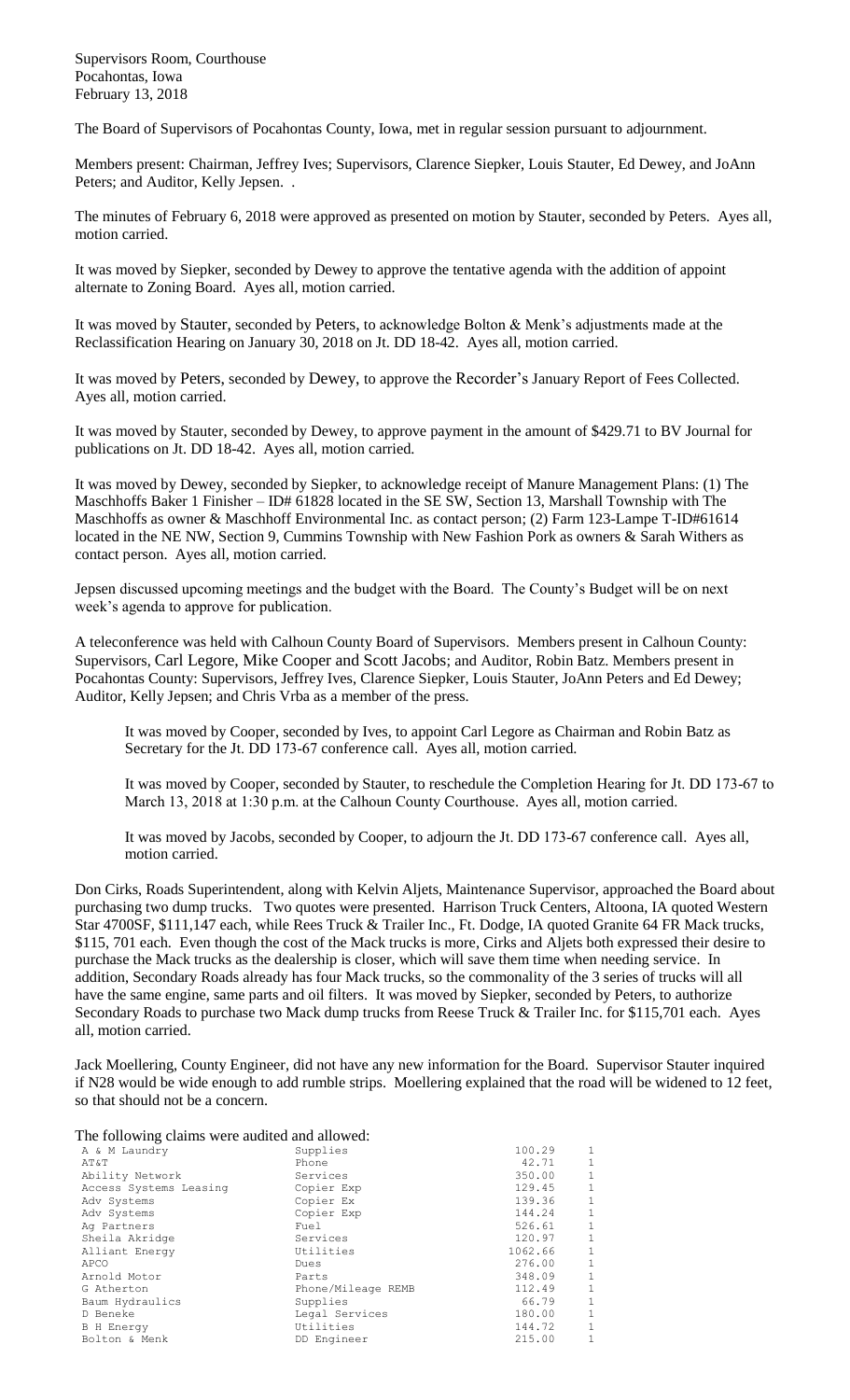| BV Co Journal                   | BOS Minutes              | 567.75          | 1              |
|---------------------------------|--------------------------|-----------------|----------------|
| BV Co Journal                   |                          | 195.78          | 1              |
|                                 | Semi-annual report       |                 | $\mathbf{1}$   |
| Cal Co ECA                      | Utilities                | 66.35           |                |
| Calhoun-Burns                   | Bridge Rate/Inspect      | 1042.70         | $\mathbf{1}$   |
| Carpenter Uniform               | Uniforms                 | 292.90          | $\mathbf{1}$   |
| CID                             | Custodial supplies       | 411.80          | 1              |
| CenturyLink                     | Phone                    | 300.71          | $\mathbf{1}$   |
| <b>CFR</b>                      | Services                 | 1263.00         | 1              |
| J Conlin                        | Phone                    | 25.00           | $\mathbf{1}$   |
| Counsel                         | Copier Exp               | 265.88          | 4              |
| 0 Cressler                      | Mileage                  | 46.33           | $\mathbf{1}$   |
| O Cressler                      | Travel Expense           | 158.87          | 1              |
| Crestline Spec                  | Supplies                 | 499.20          | $\mathbf{1}$   |
|                                 |                          | 1026.30         | $\mathbf{1}$   |
| Crittenton Center               | Services                 |                 |                |
| B Dahl                          | Mileage                  | 121.81          | $\mathbf{1}$   |
| B Dahl                          | Phone                    | 25.00           | $\mathbf{1}$   |
| LSQ Funding                     | Software                 | 157.00          | $\mathbf{1}$   |
| Des Moine Stamp                 | Stamp                    | 91.05           | $\overline{c}$ |
| Doolittle Oil                   | Supplies                 | 28.48           | $\mathbf{1}$   |
| Sam Ellingson                   | Painting                 | 1100.00         | 1              |
| Farm & Home                     | circuit breaker          | 10.99           | $\mathbf{1}$   |
| Farm & Home                     | cleaning supplies        | 18.27           | 1              |
| Farm & Home                     | kev                      | 1.75            | $\mathbf{1}$   |
|                                 |                          |                 | 1              |
| Farm & Home                     | supplies                 | 56.05           |                |
| Farm & Home                     | Ice cleats               | 59.98           | $\mathbf{1}$   |
| Farm & Home                     | Supplies                 | 259.98          | $\mathbf 1$    |
| D Ferguson                      | Mileage                  | 112.32          | $\mathbf{1}$   |
| D Ferquson                      | Phone                    | 25.00           | 1              |
| Linda E Ferguson                | Outside Assistance       | 615.00          | $\mathbf{1}$   |
| D Flaherty                      | REMB                     | 32.00           | 1              |
| City-Fonda                      | Utilities                | 227.12          | $\mathbf{1}$   |
| Gilmore City                    | Utilities                | 259.17          | 1              |
| Great Am Fin                    | Copier Lease             | 70.73           | $\mathbf{1}$   |
|                                 |                          |                 |                |
| Janis Hanson                    | Outside Assistance       | 1245.00         | 1              |
| Healthcare First                | Feb. HHcahps             | 95.00           | 1              |
| Healthcare First                | Jan. HHCahps             | 95.00           | 1              |
| Heartland Paper                 | Supplies                 | 187.15          | 1              |
| K Hoffman                       | Mileage                  | 18.53           | 1              |
| Hannah G Hubbell                | Mileage                  | 38.70           | $\mathbf{1}$   |
| Hannah G Hubbell                | Phone                    | 6.25            | $\mathbf{1}$   |
| Hudson Law                      | Legal Ser                | 300.00          | $\mathbf{1}$   |
| Humboldt Co HD                  | Septic permit reimb      | 125.00          | $\mathbf{1}$   |
|                                 |                          |                 | $\mathbf{1}$   |
| HyVee AR                        | Medical Supplies         | 48.16           |                |
| IAHC                            | Conference               | 375.00          | 1              |
| IAHC                            | Dues                     | 635.00          | 1              |
| ILEA                            | Training                 | 6240.00         | 1              |
| Interstate All Battery Center   | <b>Batteries</b>         | 78.40           | 1              |
| ISAC                            | Conference               | 570.00          | 1              |
| K Jepsen                        | Supplies Reimb           | 136.34          | 1              |
| R Jergens                       | Expenses                 | 410.27          | $\overline{1}$ |
| R Jergens                       | Reimb mailing expense    | 88.17           | 1              |
|                                 | Veh allowance            | 250.00          | $\overline{1}$ |
| R Jergens                       |                          |                 |                |
| M Klocke                        | Mileage                  | 20.71           | $\mathbf{1}$   |
| L-Tron Corporation              | Computers-Sheriff patrol | 16975.63        | -1             |
| Laurens COC                     | Dues                     | 50.00           | $\mathbf{1}$   |
| Laurens Municipal               | Laurens/utl              | 223.15          | 1              |
| Laurens Sun                     | BOS Minutes              | 826.93          | 1              |
| Laurens Sun                     | Sample Ballot            | 100.29          | $\mathbf{1}$   |
| Laurens Sun                     | Semi-annual report       | 284.96          | 1              |
| Laurens Sun                     | Subscription             | 55.00           | $\overline{2}$ |
| Mail Servcs                     | MVR Notices              | 195.61          | $\mathbf{1}$   |
| Martin Marietta                 | rd stone                 | 31097.64        | $\mathbf{1}$   |
|                                 |                          | 583.38          | $\mathbf{1}$   |
| Menards                         | Supplies                 |                 |                |
| K Metzger                       | Milege                   | 165.68          | $\mathbf{1}$   |
| K Metzger                       | Phone                    | 25.00           | 1              |
| MidAmeri Energy                 | GC/elec                  | 45.93           | $\mathbf{1}$   |
| MidAmeri Energy                 | Utilities                | 59.43           | $\mathbf{1}$   |
| MidAmeri Energy                 | Varina/elec              | 52.87           | $\mathbf{1}$   |
| Midwest Wheel                   | Supplies                 | 362.51          | 1              |
| Napa                            | bulb                     | 23.98           | 1              |
| Napa                            | Parts                    | 24.98           | 1              |
| Next Gen Tech                   | OwnCloud                 | 150.00          | 1              |
| N IA Telecom                    | Jail Camera Parts        | 1496.50         | 1              |
|                                 |                          |                 | 1              |
| NW Comm                         | Phone                    | 1756.64         |                |
| NW Comm                         | Web hosting              | 27.95           | 1              |
| NW Comm                         | Web Hosting              | 199.60          | -1             |
| NW Glass                        | Dispatch window          | 3587.00         | 1              |
| R Nystrom                       | Mileage                  | 10.90           | 1              |
| Office Elements                 | Envelopes                | 238.72          | 1              |
| Office Elements                 | Offc Supplies            | 344.16          | 6              |
| Office Systems                  | Copier Exp               | 56.95           | 1              |
| Owen/King                       | Dec SIR                  | 249.75          | -1             |
| Palmer Mutual Tel               | Phone                    | 314.92          | 1              |
|                                 |                          |                 | 1              |
| City-Palmer                     | Utilities/RUT/FTM        | 89.00           |                |
| PA CO Sheriff                   | Services/Fees            | 36.42           | $\mathbf{1}$   |
| C Peterson                      | Program supplies         | 134.41          | $\mathbf{1}$   |
| Pitney Bowes                    | Postage                  | 500.00          | 1              |
| Pitney Bowes                    | Postage Meter Rental     | 152.04          | $\mathbf{1}$   |
| Pizza Ranch                     | BOH Meals                | 41.93           | 1              |
| PJ Greufe                       | Services                 | 1500.00         | $\mathbf{1}$   |
| Po Co Sec Rd                    | Fuel                     | 438.56          | 1              |
| Po Co Solid Waste               | Garbage                  | 34.85           | 1              |
| Po Co Solid Waste               | Rural Waste              | 9330.34         | 1              |
|                                 |                          | 162.50          |                |
| Poca Equip                      | Equip maint              |                 | 1              |
| Poca Fiber                      | shop/fax phone int       | 194.96          | 1              |
| Poca Fiber                      | Internet                 | 196.57          | 5              |
| Poca Fiber                      |                          | 78.34           | $\overline{c}$ |
| Poca Fiber                      | Phone                    |                 |                |
|                                 | Phone, internet          | 1063.31         | -2             |
| Poca Ford                       | Maint Sheriff's Vehicles | 1635.86         | $\mathbf{1}$   |
| Poca Lumber                     |                          | 429.51          | 1              |
|                                 | Supplies                 |                 | $\mathbf 1$    |
| Poca Sales & Serv               | Maintenance              | 164.19          | $\mathbf 1$    |
| Poca St Bank<br>City-Pocahontas | Rent<br>utl/quonset      | 400.00<br>15.19 | $\,1\,$        |